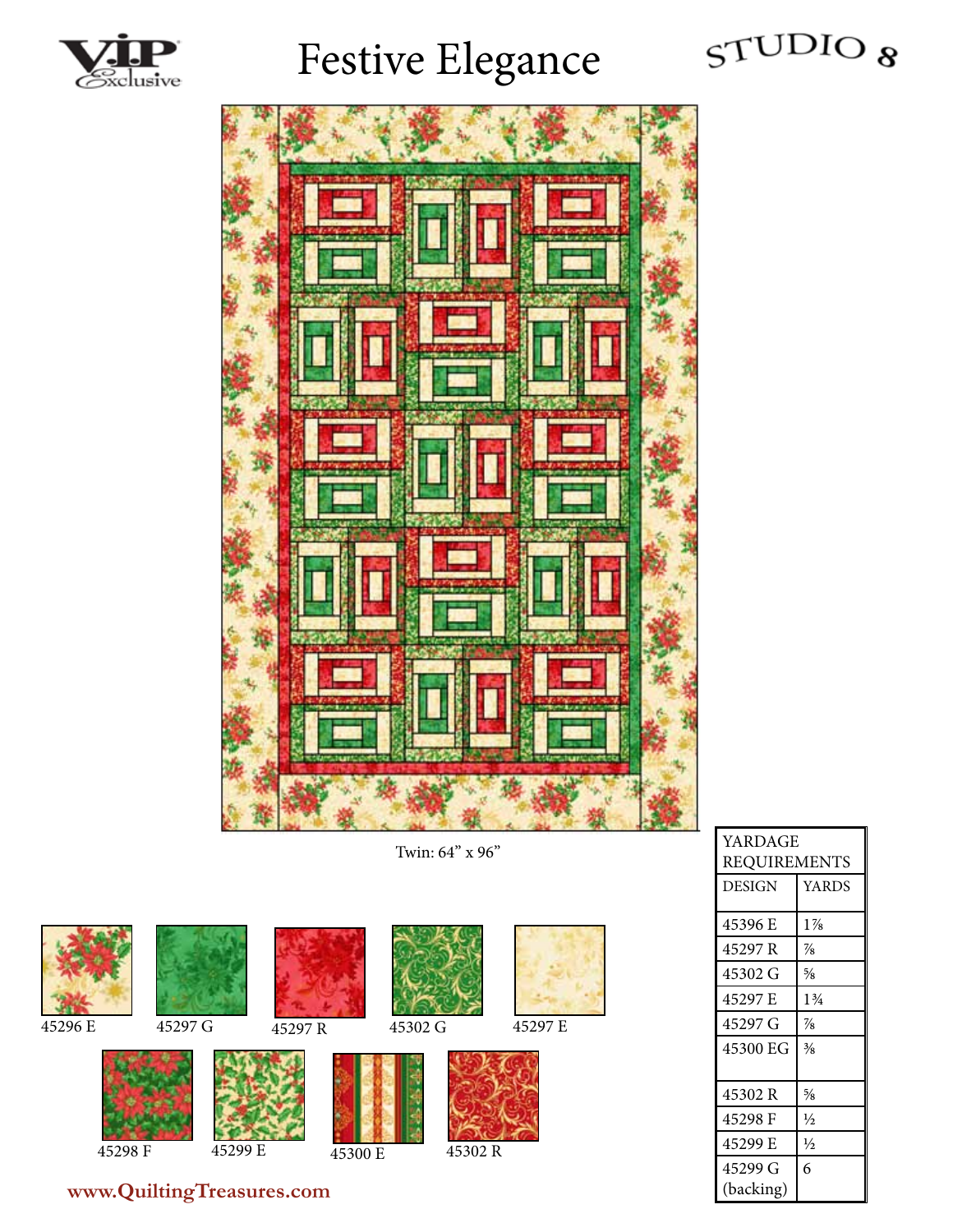

### Festive Elegance

## $\varsigma$ TUDIC

#### CUTTING INSTRUCTIONS - BACKGROUND:

WOF = width of fabric.

- 8 A blocks and 7 B blocks
- Cut 14 2 1/2" x WOF strips
	- Using 4 strips, from each strip cut 8 2 1/2" x 4 1/2" rectangles
	- Using 10 strips, from each strip cut 6 2 1/2" x 6 1/2" rectangles

#### Cut 15 - 1 1/2" x WOF strips

From each strip cut 4 - 1 1/2" x 8 1/2" rectangles





Block A Block B

CUTTING INSTRUCTIONS CONTINUED. (Set any leftover fabric aside for later.)

- 45297R (red 1)
	- Cut 4 1 1/2" x WOF strips. From each strip cut 8 1 1/2" x 4 1/2".

Cut 4 - 2 1/2" x WOF strips. From each strip cut 8 - 2 1/2" x 4 1/2".

Cut 4 - 2" x WOF strips for inner border.

#### 45297G (green 1)

Cut 4 - 1 1/2" x WOF strips. From each strip cut 8 - 1 1/2" x 4 1/2".

Cut 4 - 2 1/2" x WOF strips. From each strip cut 8 - 2 1/2" x 4 1/2".

Cut 4 - 2" x WOF strips for inner border.

#### FABRICS USED IN BLOCK A:

#### 45302R (red 2)

Cut 6 - 1 1/2" x WOF strips. From each strip cut 3 - 1 1/2" x 12 1/2".

> Cut 4 - 2 1/2" x WOF strips. From each strip cut 4 - 2 1/2" x 8 1/2".

45302G (green 2)

Cut 6 - 1 1/2" x WOF strips. From each strip cut 3 - 1 1/2" x 12 1/2".

Cut 4 - 2 1/2" x WOF strips. From each strip cut 4 - 2 1/2" x 8 1/2".

#### FABRICS USED IN BLOCK B:

45298F (red 3) Cut 6 - 1 1/2" x WOF strips. From each strip cut 3 - 1 1/2" x 12 1/2".

Cut 4 - 2 1/2" x WOF strips. From each strip cut 4 - 2 1/2" x 8 1/2".

45299E (green 3) Twin: Cut 6 - 1 1/2" x WOF strips. From each strip cut 3 - 1 1/2" x 12 1/2".

> Cut 4 - 2 1/2" x WOF strips. From each strip cut 4 - 2 1/2" x 8 1/2".

BLOCK CONSTRUCTION/PIECING: (All seams are 1/4")

Step 1: Grab the 2 1/2" x 4 1/2" background (45927E) rectangles and the1 1/2" x 4 1/2" red 1 (45297R) rectangles.Sew one red 1 rectangle to either side of the background rectangle.

Press seams to the outside. Make 15

Step 2: Grab the 2 1/2" x 4 1/2" red 1 rectangles. Sew one to each side of unit 1. Press to the outside and set them aside for later. The rectangle should measure 8 1/2" x 4 1/2".



Step 3: Use the remaining 2 1/2" x 4 1/2" background (45927E) rectangles and the green 1 1 1/2" x 4 1/2" (45297G) rectangles. Sew one green 1 rectangle to either side of the background rectangle. Press seams to the outside. Make 15



Step 4: Grab the 2 1/2" x 4 1/2" green 1 rectangles. Sew one to each side of unit 2. Press to the outside and set them aside. The rectangle should measure 8 1/2" x 4 1/2".

Step 5: Grab the 2 1/2" x 61/2" and the 1

1/2" x 8 1/2" background (45927E) rectangles. Sew a 1 1/2" x 8 1/2" background rectangle to the top and bottom of each of the red and green rectangles. Sew a 2 1/2" x 6 1/2" rectangle to each side of Unit 3. Press to the outside.

Step 6: Divide the red 2 (unit 1) rectangles into 2 piles one with 8 rectangles - A Blocks and the other with 7 rectangles - B blocks).



finish up the A blocks.



Unit 1

Label one pile A, for the A blocks, and the other B, for the B blocks.



Do the same with the green 2 (unit 2) rectangles.Set the two piles labeled B block (1 red pile and 1 green pile) aside for now, and weíll

### **www.QuiltingTreasures.com**